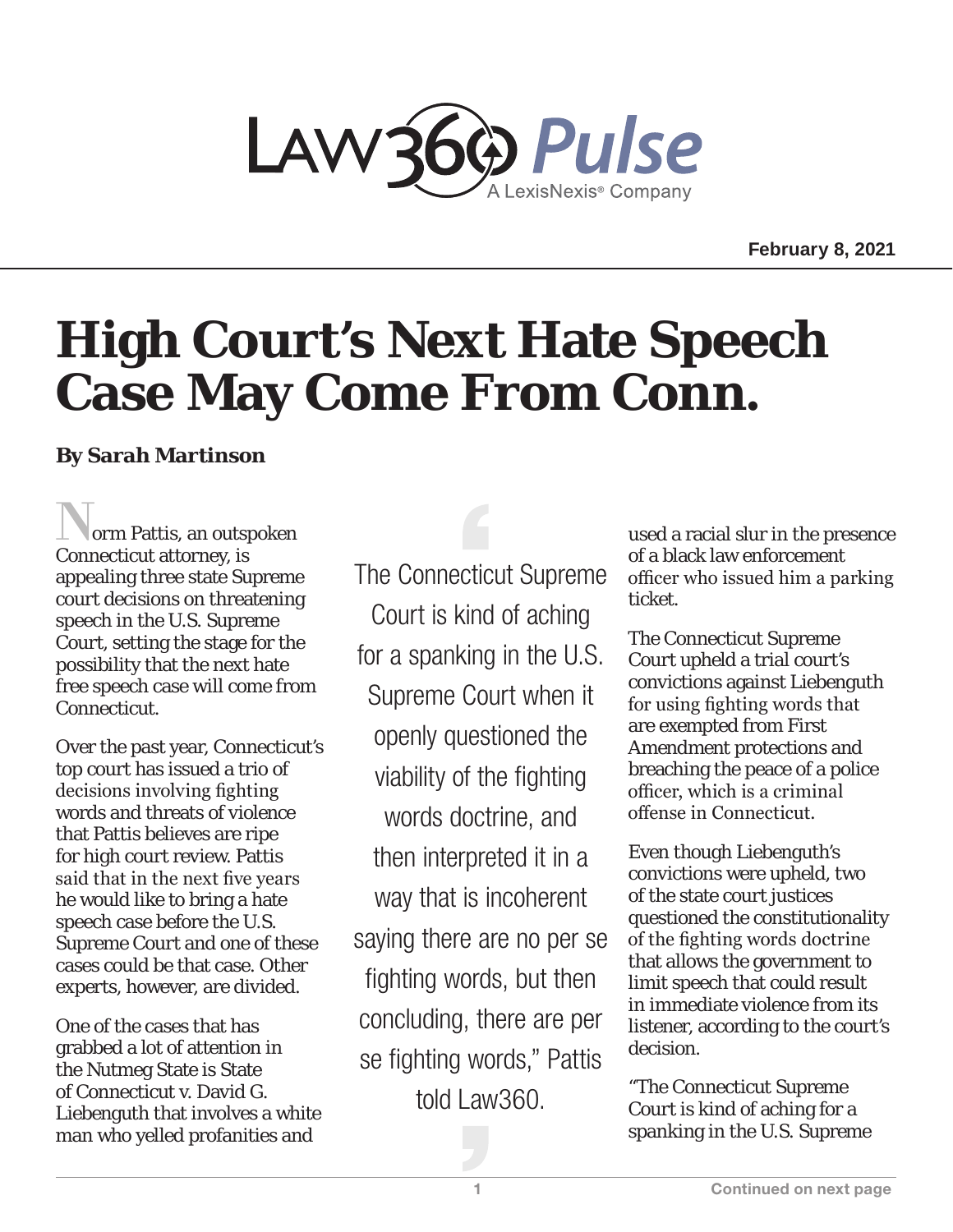Court when it openly questioned the viability of the fighting words doctrine, and then interpreted it in a way that is incoherent saying there are no per se fighting words, but then concluding, there are per se fighting words," Pattis told Law360.

In Pattis' appeal of the court's ruling, he argued fighting words don't breach the peace of police officers and that officers "have thick enough skins to withstand offensive speech."

After the state high court's Liebenguth decision, the Connecticut Bar Association held a panel discussion on what constitutes hate speech, which led to a proposal to amend the state's rules of professional conduct for attorneys to prohibit harassment and discrimination in the legal profession, according to Pattis, who opposes the proposed rule change.

"It's a stupid and unnecessary rule," Pattis said. "Nobody is harassing anybody by speaking out on a matter of public concern and expressing their opinions."

Richard Wilson, a University of Connecticut law professor and free speech scholar, told Law360 that he doesn't think that the state Supreme Court opened the door to a hate speech exception in its Liebenguth ruling, but that the court wrongly applied the fighting words doctrine in the case and it could be taken up by

the U.S. Supreme Court.

The U.S. Supreme Court has not referred to and upheld the fighting words doctrine in decades, Wilson said.

"In the Liebenguth case, his words were reprehensible and offensive, but they were protected speech," he said, adding that breach of peace requires fighting or violent behavior.

State attorney Mitchell Brody, who represented Connecticut in the Liebenguth case, told Law360 that the fighting words doctrine is not dead in Connecticut and has been used in many state cases.

"The unprotected category of fighting words continues to be litigated in Connecticut, although its governing standards are evolving," Brody said.

Another case that Pattis is petitioning in the U.S. Supreme Court is the State of Connecticut v. Edward F. Taupier. Taupier was charged under the true threat exception with more than 10 felonies for sending emails to a judge threatening to use violence in his child custody battle with his wife and for posting Facebook comments about killing judges and court employees and burning down courthouses, according to Pattis' petition.

Pattis argued in his petition that

a true threat requires intent and that Taupier didn't intend to threaten or use violence. But the Connecticut Supreme Court upheld that the true threat exception to the First Amendment doesn't have an intent requirement. Statements made with reckless disregard can be constituted as true threats, according to the state Supreme Court.

Brody, who also represented Connecticut in the Taupier case, said that statements on the brink of violence are true threats.

"The Connecticut Supreme Court has taken a moderate view of free speech, and its cases reflect the fact that it is very careful in assessing whether speech falls into any particular unprotected category of pure speech, such as fighting words or truth threats," Brody said.

Wilson said that the state Supreme Court was right that Taupier's statements met the recklessness exception to free speech, but that the high court needs to provide more guidance to lower courts about free speech exceptions.

"In the context of the rise of social media, the Supreme Court does have a lot of work to do," Wilson said. "I would like to see them provide much more guidance for state courts on what constitutes a true threat, on defamation and on incitement."